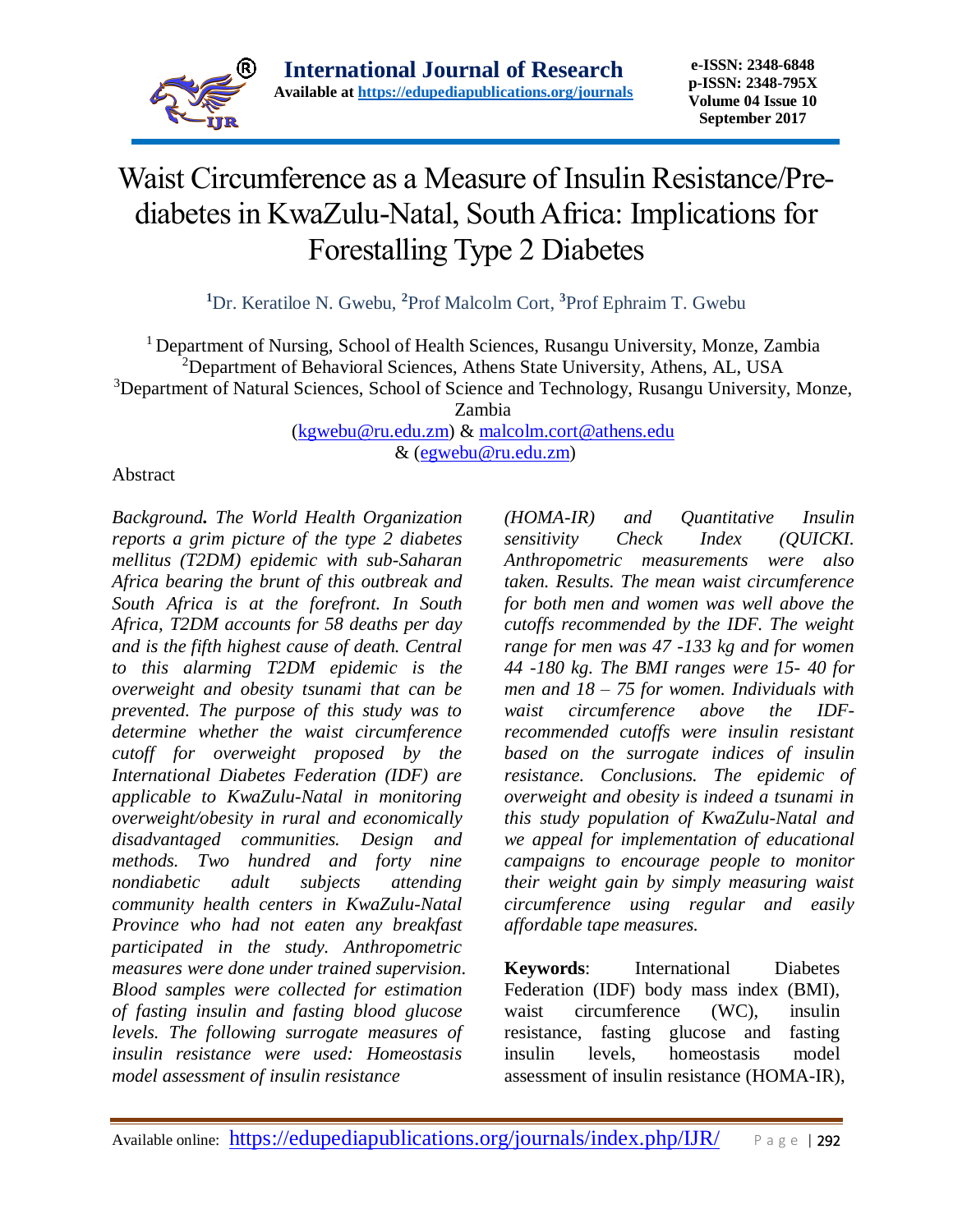

**e-ISSN: 2348-6848 p-ISSN: 2348-795X Volume 04 Issue 10 September 2017**

quantitative insulin sensitivity Check Index (QUICKI), obesity, diabesity.

## **Introduction**

Growing at alarming rate worldwide is the prevalence of type 2 diabetes mellitus, a chronic disorder of glucose metabolism. (Whiting, et al **(**1), Stumvoll, et al. (2), Forouhi, et al. (3). The 2005 report by the World Health Organization estimated that the 2% of all deaths world-wide were diabetesrelated, WHO (4). Based on global projections T2DM prevalence is expected to double from 285 million in 2010 to 592 million in 2035, WHO (4). Of these estimates sub-Saharan African region bears the brunt of this increase with South Africa at the forefront (Guariguata, et al. (5), Shaw et al. (6) The prevalence rate for South Africa is 9.3, Peer et al. (7). In South Africa, T2DM accounts for 58 deaths per day and is the fifth highest cause of death (8). Central to this alarming T2DM epidemic is overweight and obesity crisis. High adiposity is independently associated with T2DM, Mbanya et al. (9), Tuei et al. (10), Peer N, Steyn, et al. (11), Motala et al. (12). A significant predictor of cardiovascular disease and T2DM is abdominal obesity as assessed by waist circumference, independent of the overall adiposity in adult population. Lee et al. (13) Moreover, the total and abdominal adiposity and metabolic profiles are independently predicted by waist circumference. Lee et al. (13).

Insulin resistance is a reduced physiological response of the peripheral tissues to insulin action. It is a major contributor to the pathophysiology of type 2 diabetes and is a hallmark of obesity and other components of metabolic syndrome (Reaven et al. (14) Waist circumference is an independent predictor of insulin resistance, Lee et al. (13). Because of the close association of abdominal obesity with both waist circumference and insulin resistance, we hypothesize that waist circumference may be a marker of insulin resistance among Blacks in South Africa. Assessing insulin resistance requires collecting blood samples and measuring both insulin and glucose levels. The cost is prohibitive for economically disadvantaged communities. Waist circumference measurements are easily affordable in these communities. The purpose of this study was to determine whether waist circumference of the IDF Europid cut-off points for large waist circumference (>94 cm in men and >80 cm in women), Alberti et al. (15) is a predictor of insulin resistance among Africans in KwaZulu-Natal, South Africa). South Africa is undergoing rapid epidemiological and economic transition and now has the highest prevalence of obesity in sub-Saharan Africa. Sartorius et al. (16) If waist circumference predicts insulin resistance, health workers can encourage and promote monitoring of one's waist as an important step in forestalling type 2 diabetes.

# **Methods**

The University of Zululand Research Ethics Committee and the Ethics Board of the KwaZulu-Natal Ministry of Health approved the study. In addition, the research was conducted according to the Code of Ethics of the World Medical Association (Declaration of Helsinki). Participants signed written informed consent after the procedures had been fully explained in isiZulu or English.

# **Anthropometric Measurements.**

Height and body weight were measured to the nearest 0.1 cm and 0.1kg, respectively, by use of standardized instruments. Height was measured to the nearest 0.01m using a meter rule with subject standing upright against the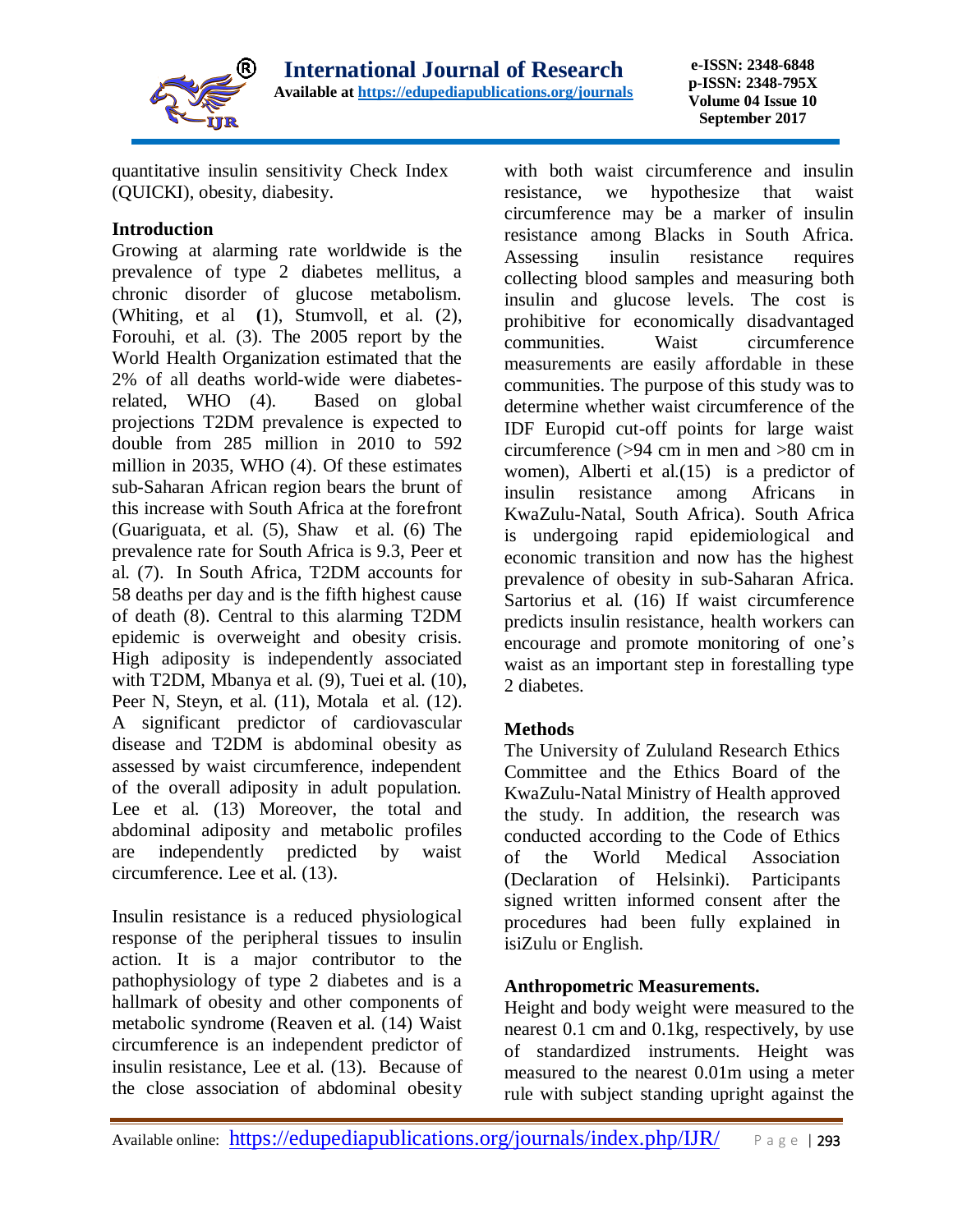

wall and barefooted without headdress or headgear. Waist circumference was measured using a normal tailoring tape to the nearest 0.5cm, at the level of the umbilicus and the superior iliac crest, the subject was made to stand upright, feet together and arms hanging freely at the sides. Body mass index was calculated as weight (kg) divided by the square of height  $(m^2)$ .

**Blood glucose and Insulin Assays.**  Nondiabetic patients attending Esikhaleni and Khandisa Community Health Centers who had not eaten breakfast were invited to participate in the study. Blood was drawn from the volunteers by registered nurses. Glucose was measured using a glucometer (Accu Check Advantage®, Roche). In serum insulin levels were estimated using the Enzyme-Linked-Immuno-Assay (ELISA) method with DX-EIA-2935 Insulin kit, 96 wells purchased from AEC-Amersham (PTY) Ltd, according to Manufacturer's protocol.

### **Insulin Resistance Computations.**

Developed as a mathematical transformation of fasting glucose and fasting insulin levels Quantitative insulin-sensitivity check index (QUICKI) is one of the best surrogate indices for predicting onset of type 2 diabetes. It is the inverse of the sum of fasting glucose plus the log of fasting insulin level.**<sup>16</sup>** The QUICKI cut-off points for insulin resistance is  $\langle 0.33, \rangle$ Hanley et al. (17). In addition, a validated measure of insulin resistance referred to as homeostasis model assessment of insulin resistance (HOMA-IR) was used (HOMA-IR =  ${\{insulin \mu U/ml \ x \ glucose \ (mmol/l)\}/22.5. A}$ HOMA-IR cut-off for insulin resistance is  $>$ 2.0. (Chen H et al. (18) Fasting insulin levels  $\geq$  12.0 were considered insulin resistant (Chen H et al (18). The study was designed to determine whether the IDF waist

circumference cutoff points significantly predict insulin resistance using fasting insulin, HOMA-IR and QUICKI as surrogate measures of insulin resistance in KwaZulu-Natal non-diabetic adults.

## **Statistical Analysis**

Statistical procedures were performed through the use of SPSS (Statistical Package for Social Science) Version 23.0, SPSS Inc., Chicago Il. USA. Summaries of the continuous variables were presented as means and standard deviations. The mean differences in BMI, weight, height, waist circumference, and blood pressure between levels of insulin resistance and non-insulin resistance were measured with independent samples t tests. Statistical significance was set at 95% alpha level.

### **Results**

Table 1 lists the characteristics of the subject groups that had not eaten breakfast. The mean waist circumference was 90.6 cm for men and 98.5 cm for women. Women had higher BMI and more obese than men. Based on the waist circumference, both men and women were divided into normal waist circumference and larger waist circumference subgroups (defined according to the IDF Europid as >94 cm in men, and >80 cm in women). Thus, on the average, both men and women had waist circumferences larger than the IDF Europid values of  $\langle 94 \rangle$  for men, and  $\langle 80 \rangle$  cm for women, respectively. In this study, women had larger waist circumference than men even though men were taller. Since waist circumference is independently associated with an increase in insulin resistance, Shen et al. (19) our study shows that women were more insulin resistant and higher fasting insulin levels than men.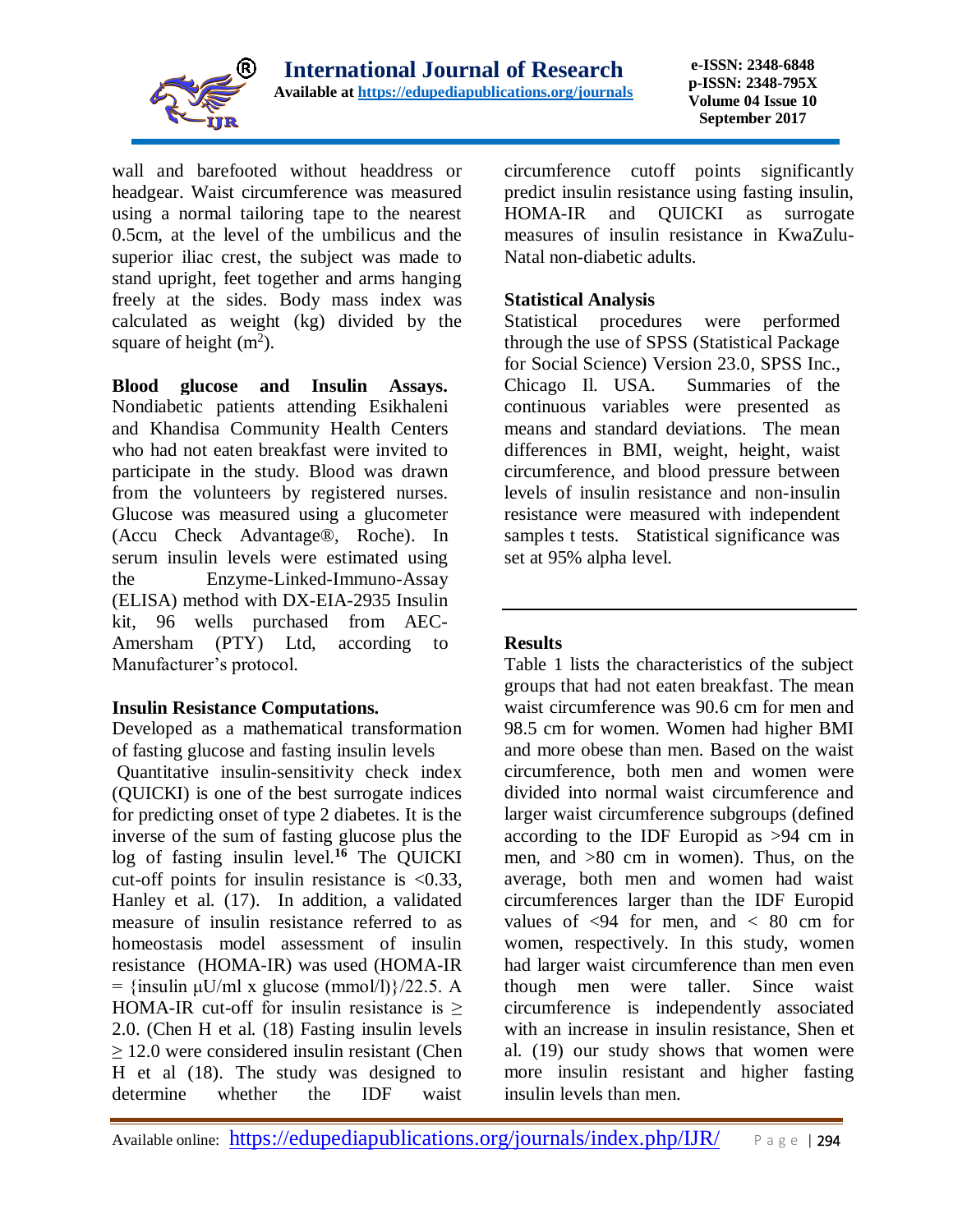

|                        |       | Males          |    | Females |                |     |  |
|------------------------|-------|----------------|----|---------|----------------|-----|--|
|                        | Mean  | Range          | N  | Mean    | Range          | N   |  |
| Age (years)            | 42.5  | $20 - 80$      | 62 | 47.2    | $20 - 86$      | 187 |  |
| Waist circumference    | 90.6  | $60.5 - 135.0$ | 62 | 98.5    | $61 - 134.5$   | 187 |  |
| Weight (kg)            | 74.6  | $47.2 - 132.6$ | 62 | 78.7    | $43.6 - 180.0$ | 187 |  |
| Height (cm)            | 170.4 | $154 - 209$    | 62 | 156.9   | $81 - 187$     | 187 |  |
| Systolic BP            | 136.6 | $60 - 219$     | 62 | 134.1   | $90 - 196$     | 187 |  |
| Diastolic BP           | 77.9  | $53 - 103$     | 62 | 79.6    | $56 - 120$     | 187 |  |
| <b>Fasting Glucose</b> | 12.6  | $4.2 - 20.3$   | 29 | 13.0    | $3.9 - 31.6$   | 84  |  |
| Fasting insulin        | 8.6   | $2.2 - 26.5$   | 32 | 11.5    | $3.9 - 26.2$   | 91  |  |
| <b>BMI</b>             | 25.7  | $14.7 - 40.0$  | 62 | 31.4    | $18.1 - 75.4$  | 179 |  |

## Table 1. Characteristics of the study population

Table 2. Waist Circumference and Surrogate Indices of Insulin Indices

| Gender                             | WC   | Ν   | <b>QUICKI</b> | P              | <b>HOMA-IR</b> | P           | Serum          |               |
|------------------------------------|------|-----|---------------|----------------|----------------|-------------|----------------|---------------|
|                                    |      |     | (Mean)        |                | (Mean)         |             | <i>Insulin</i> |               |
| Males                              | < 94 | 48  | 0.377         | $p \le 0.001$  | 1.244          | $p \leq 01$ | 7.5            | $p \leq 0.01$ |
| $\hat{\left( \mathcal{L}\right) }$ | > 94 | 10  | 0.328         |                | 3.012          |             | 15.0           |               |
| Females                            | < 80 | 48  | 0.364         |                | 1.758          | $p \leq 01$ | 9.1            | $p \leq 0.08$ |
| (우)                                | > 80 | 143 | 0.344         | $p \leq 0.006$ | 3.344          |             | 11.7           |               |

Based on the surrogate index of insulin resistance, QUICKI, Men with waist circumference (large) >94 cm were more insulin resistant than those with waist circumference (small)  $\langle 94 \text{cm} \atop 94 \text{cm} \atop 94 \text{cm} \atop 94 \text{cm} \atop 94 \text{cm} \atop 94 \text{cm} \atop 94 \text{cm} \atop 94 \text{cm} \atop 94 \text{cm} \atop 94 \text{cm} \atop 94 \text{cm} \atop 94 \text{cm} \atop 94 \text{cm} \atop 94 \text{cm} \atop 94 \text{cm} \atop 94 \text{cm} \atop 94 \text{cm} \atop 94 \text{cm} \$ and women with waist circumference >80 cm were more insulin resistant than those with waist circumference <80 cm at *p*   $\leq 0.001$ . Similarly, the surrogate index for insulin resistance, HOMA-IR, shows that men with large waists were more insulin resistant than those with small waist circumference at  $p \leq 01$ . Women with larger waists were more insulin resistant than those with smaller waists. Insulin levels were also higher in men and women with large waists at  $p \leq 0.01$  and  $p \leq 0.08$ , respectively.

# **Discussion.**

Our study examined whether waist circumference is a predictor of insulin resistance in a population in the KwaZulu-Natal Province of South Africa. It is well established that waist circumference is a predictor of morbidity. Hettihewa et al (20) and mortality. Janssen, et al. (21), independent of BMI. Janssen (22), Chen S (23), Bigaard (24) We report that the IDF Europid waist circumference cutoff points of >94cm in men and >80cm in women strongly predict insulin resistance using validated surrogate indices of QUICKI and HOMA-IR.

Limitations of the study were that this was a convenience sample consisting of individuals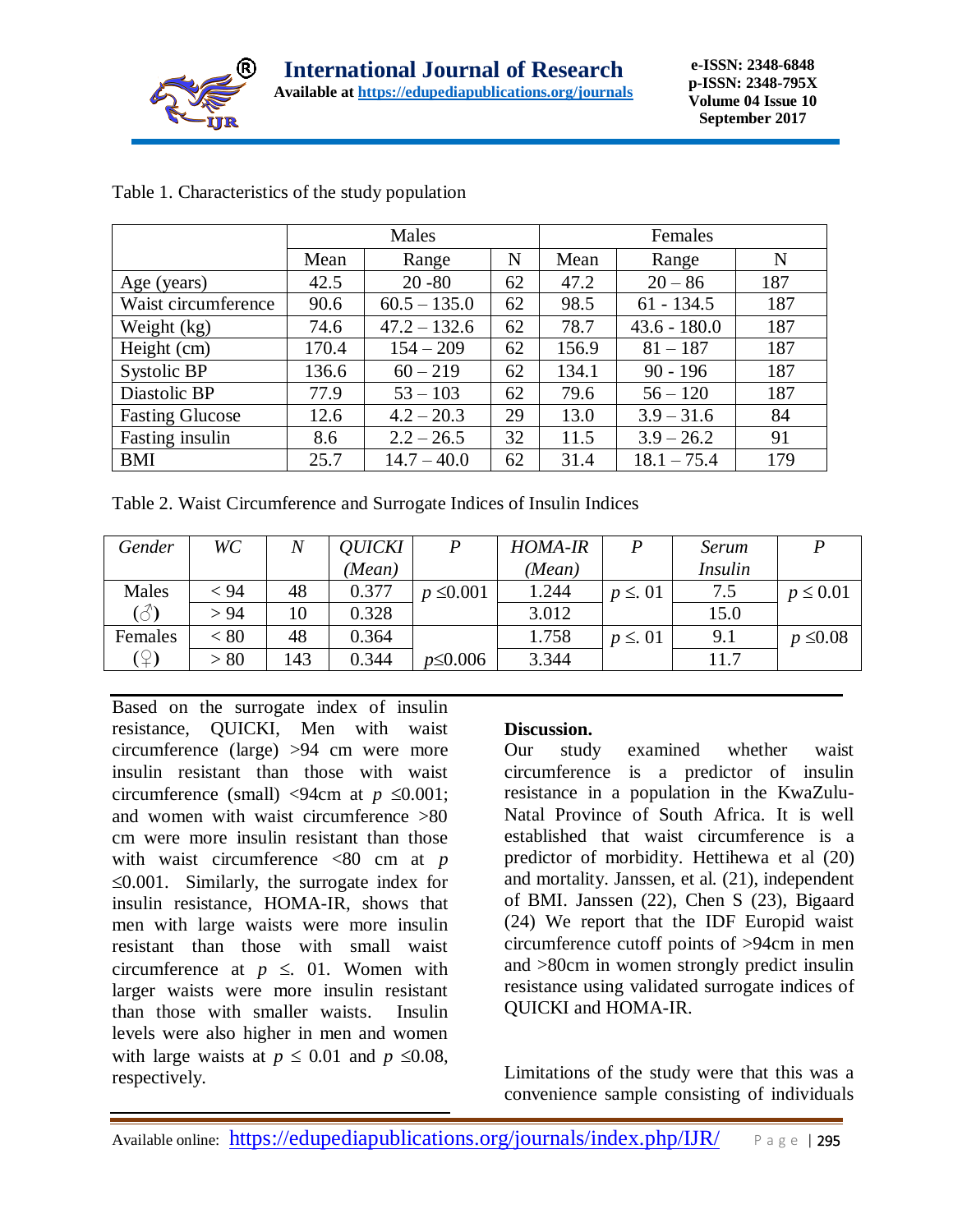

seeking medical attention at a health center. The findings may not be representative of the KZN population. A stratified random sample of the KZN Province is needed.

**Conclusion.** In South Africa (SA) type 2 diabetes is the  $5<sup>th</sup>$  highest cause of death, accounting for nearly 60 deaths per day. SA has the highest prevalence of obesity in sub-Saharan Africa. Obesity is independently associated with insulin resistance and type 2 diabetes. Our studies demonstrate that waist circumference (WC) is a measure of insulin resistance and obesity. WC measurements are very cheap and simple to carryout as a method to monitor one's obesity and take action to control it. Armed with these findings, we strongly recommend implementation of campaigns to teach people how to monitor knowing that a WC  $> 94$ cm for men and  $>$ 80cm for women correctly predicts insulin resistance. In this study, the mean WC for men was 91cm and 99 cm for women. Thus, on the average, all subjects were obese and insulin resistant. Based on our study, Obesity and insulin resistance are epidemic in KwaZulu-Natal. We appeal to all health care workers to implement aggressive campaigns to educate the general population to control their waist circumferences in order to prevent diabetes-related sequel of deaths, amputations, blindness, cardio-metabolic disorders and the untold cost to the South African Health Care System.

**Correspondence**: Ephraim T. Gwebu, School of Science and Technology, Rusangu University, P.O. Box 66039, Monze, Zambia. Tel. +260-979-582-163. E-mail: egwebu@ru.edu.zm

**Acknowledgements:** We are grateful to the workers at Community Health Centers

(Thokozani and Khandisa) located in KwaDlangezwa in the KwaZulu-Natal Province of South Africa, MHIRT trainees, University of Zululand Nursing students, Dr. R. Mosa, Prof. Andy Opoku, Department of Biochemistry and Microbiology for their contributions to success of the study.

**Contributions.** Each author contributed equally to the study.

**Conflict of Interest:** the authors declare no potential conflict of interest

**Funding:** the study was funded under the Minority Health International Research Training (MHIRT) by the National Institute for Minority Health and Health Disparities of the National Institutes of Health, Department of Health and Human Services, USA Federal Government: Grant Number 5T37MD001810.

# **References.**

[1] Whiting DR, Guariguata L, Weil C, Shaw J (2011) IDF diabetes atlas: global estimates of the prevalence of diabetes for 2011 and 2030. Diabetes Res Clin Pr. 94: 311–321.

[2] Stumvoll M, Goldstein BJ, van Haeften TW (2008) Type 2 diabetes: pathogenesis and treatment. The Lancet. 371: 2153–2156.

[3] Forouhi NG, Wareham NJ (2010) Epidemiology of diabetes. Medicine. 38: 602–606.

[4] WHO (2005) Preventing chronic diseases: a vital investment: WHO global report.: WHO. 34–87 p. Available: http://www.who.int/chp/chronic\_disease\_re port/contents/part2.pdf?ua=1. Accessed: November 2014.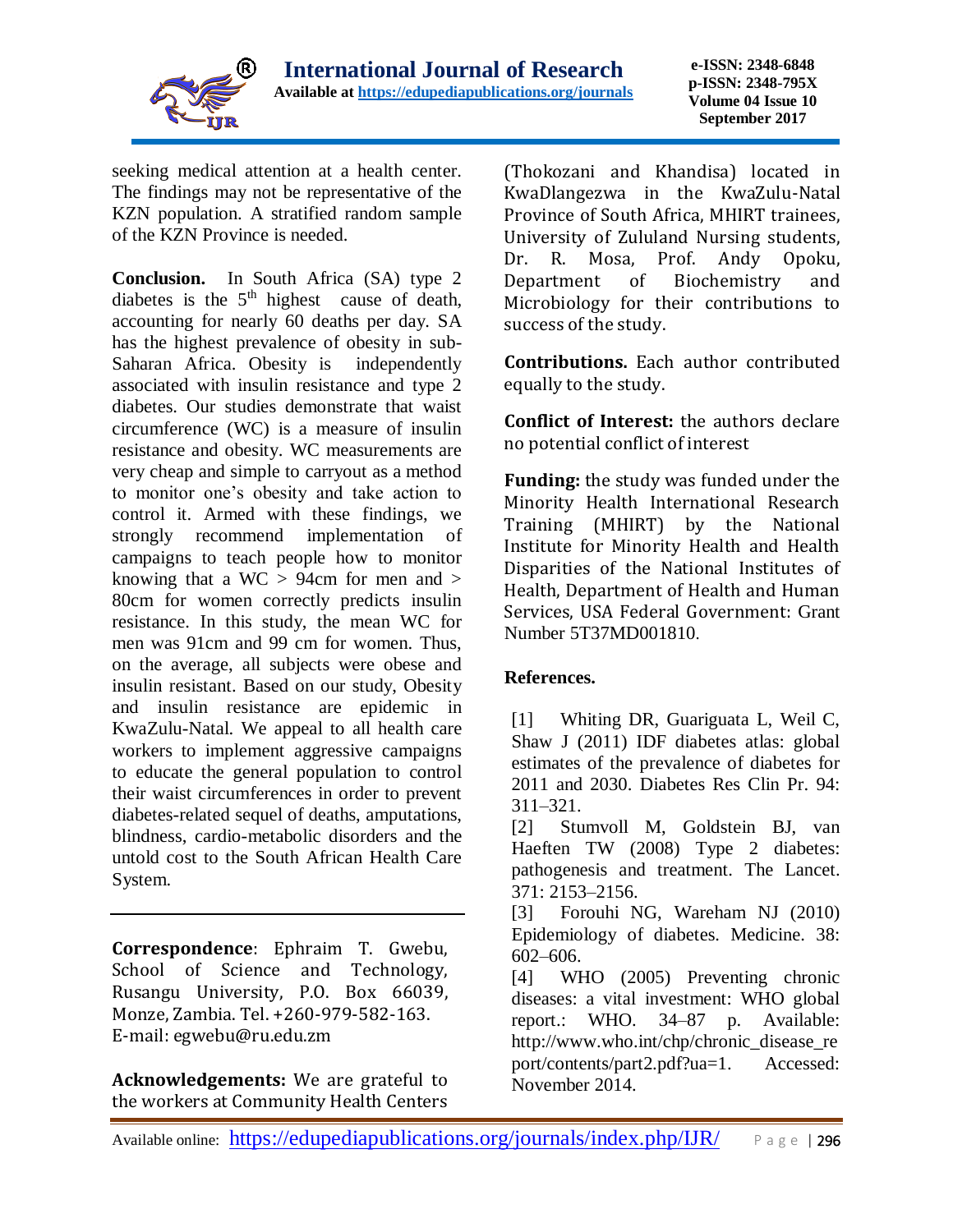

[5] Guariguata L, Whiting D, Hambleton I, Beagley J, Linnenkamp U, et al. (2013) Global estimates of dia- betes prevalence for 2013 and projections for 2035 for the IDF Diabetes Atlas. Diabetes Res Clin Pr. doi:

http://dx.doi.org/10.1016/j.diabres.2013.11. 002.

[6] Shaw JE, Sicree RA, Zimmet PZ (2010) Global estimates of the prevalence of diabetes for 2010 and 2030. Diabetes Res Clin Pr. 87: 4–14

[7] Peer N, Kengne A-P, Motala AA, Mbanya JC (2014) Diabetes in the Africa region: 2013 update for the IDF diabetes Atlas. Diabetes Res Clin Pr. doi: http://dx.doi.org/10.1016/j.diabres.2013.11. 006.

[8] Pillay S, Lutge E, Aldous C. (2016). The burden of diabetes mellitus in KwaZulu-Natal's public sector: A 5-year perspective 106(4): 384-388.

[9] Mbanya JC, Motala AA, Sobngwi E, Assah FK, Enoru ST. (2010). Diabetes in sub-Saharan Africa.

Lancet,375(9733):2254–66.

[10] Tuei VC, Maiyoh GK, Ha CE. (2010).Type 2 diabetes mellitus and obesity in sub-Saharan Africa. Diabetes Metab Res Rev, 26(6): 433–45.

[11] Peer N, Steyn K, Lombard C, Lambert EV, Vythilingum B, Levitt NS. (2012). Rising diabetes prevalence among urban- dwelling black South Africans. PloS ONE, 7(9):e4333.

[12] Motala AA, Esterhuizen T, Gouws E, Pirie FJ, Omar MA. (2008). Diabetes and other disorders of glycemia in a rural South African community: prevalence and associated risk factors. Diabetes Care,31(9):1783–8.

[13] Lee S, Bacha F, Gungor N, Arslanian S. (2006). Waist circumference is an independent predictor of insulin resistance in Black and White youths. J. Pediatrics, 148(2): 188- 194.

[14] Reaven G, Abbasi R, McLaughlin T. (2004). Obesity, insulin resistance, and cardiovascular disease. *Recent Prog Horn Res* 59:207 - 223.

[15] [van der Merwe MT,](http://www.ncbi.nlm.nih.gov/pubmed?term=%22van%20der%20Merwe%20MT%22%5BAuthor%5D) [Crowther NJ,](http://www.ncbi.nlm.nih.gov/pubmed?term=%22Crowther%20NJ%22%5BAuthor%5D) [Schlaphoff GP,](http://www.ncbi.nlm.nih.gov/pubmed?term=%22Schlaphoff%20GP%22%5BAuthor%5D) [Gray IP,](http://www.ncbi.nlm.nih.gov/pubmed?term=%22Gray%20IP%22%5BAuthor%5D) [Joffe BI,](http://www.ncbi.nlm.nih.gov/pubmed?term=%22Joffe%20BI%22%5BAuthor%5D) [Lönnroth PN.](http://www.ncbi.nlm.nih.gov/pubmed?term=%22L%C3%B6nnroth%20PN%22%5BAuthor%5D) (2000). Evidence for Insulin resistance in black women from South Africa. *Int J Obes Relat Metab Disord.* Oct; 24(10): 1340- 6.)

[16] Alberti K, Zimmet and Shaw J. (2006). "Metabolic syndrome – a new world-wine definition. A consensus statement from the International Diabetes Federation", 23(5): 469-480.

[17] Sartorius B, Veerman L. Manyema M, Chola L, Hofman K. (2015). Determinants of Obesity and Associated Population Attributability, South Africa: Empirical Evidence from a National Panel Survey, 2008-2012. PLOS ONE | DOI:10.1371/journal.pone.0130218 June 10, 2015

[18] Hanley AJ, Williams K, Gonzalez C, D'Agostino RB, Jr, Wagenkneck LE, Stern MP, Haffner SM. (2003). Prediction of type 2 diabetes using simple measures of insulin resistance; combined results from the San Antonio Heart Study, the Mexico City Diabetes Study and the Insulin Resistance Atherosclerosis Study. Diabetes, 52:463- 469.

[19] Chen H, Sullivan G, Quon MJ. (2005). Assessing the Predictive Accuracy of QUICKI as a Surrogate Index for Insulin Sensitivity Using a Calibration Model. *Diabetes*, 54: 1914-1925.

[20] Shen W, Punyanitya M, Chen J, Gallagher D, Albu J, Pi-Sunyer X, Lewis CE, Grunfeld C, Heshka S, and Heymsfield SB. (2006). Waist Circumference Correlates with Metabolic Syndrome